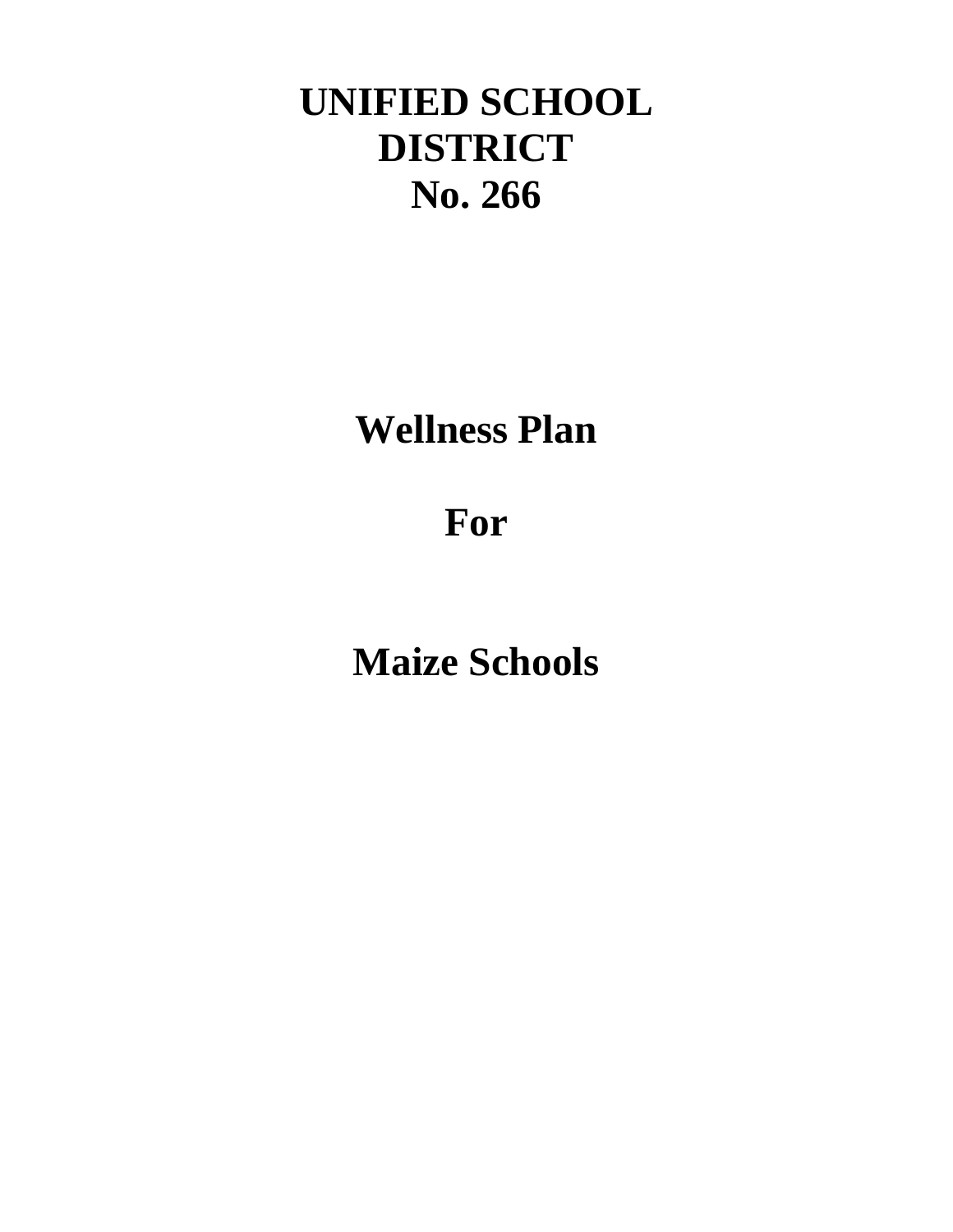## **UNIFIED SCHOOL DISTRICT No. 266 School Wellness Policies and Plan**

## **UNIFIED SCHOOL DISTRICT No. 266's Wellness Policies on Physical Activity and Nutrition.**

**Thus, USD 266, Maize is committed to providing** school environments that promote and protect children's health, wellbeing and ability to learn by supporting healthy eating and physical activity. The program shall:

- Include goals for nutrition education, physical activity and other school-based activities designed to promote student wellness in a manner that the board determines is appropriate;
- Include nutrition guidelines for all foods available in each school during the school day; the objectives of the guidelines shall be to promote student health and to reduce childhood obesity;
- Assure that guidelines for reimbursable school meals shall not be less restrictive than regulations and guidance issued by the Secretary of Agriculture, as those regulations and guidelines apply to schools;
- Establish a plan for measuring implementation of the local wellness policy, including designation of one or more district employees who shall be charged with operational responsibility for ensuring wellness policy is effectively enforced; and
- Involve parents, students, representatives of the school food authority, the school board, administrators and the public in the development of the school wellness policy.

### **TO ACHIEVE THESE POLICY GOALS:**

#### **I. School Health Councils**

USD #266 will create, strengthen, or work within the existing health council to develop, implement, monitor, review, and, as necessary, revise school nutrition and physical education activities. The council will also serve as a resource to school sites for implementing those policies.

In USD #266, the wellness committee will be broadened to include food service representatives, physical education instructors, Board of Education members, teachers, school nurses, and community representatives. The wellness committee will meet at minimum, two times per school year for the specific purpose of reviewing the Local Wellness Policy and Implementation of guidelines and recommendations.

### **II. Nutritional Quality of Foods and Beverages Sold and Served on Campus**

Meals served through the National School Lunch and Breakfast Programs will:

- Be appealing and attractive to children;
- Be served in clean and pleasant settings;
- Meet, at a minimum, nutrition requirements established by local, state, and federal statutes and regulations;
- Offer a variety of fruits and vegetables(2)
- Serve only low-fat 1% fat-free milk(3) and nutritionally-equivalent non-dairy alternatives (to be defined by USDA); and

The implementation of these guidelines shall be the sole responsibility of the food services director. From time to time, the food service director will offer opportunities for students, parents and staff, a taste-test of new entrees and surveys, in selecting foods offered through the school hot lunch and breakfast programs in order to identify new, healthful, and appealing food choices. The nutritional value of the meals served shall be made available upon request from the food service director who shall keep a written record of the nutritional value of all food served.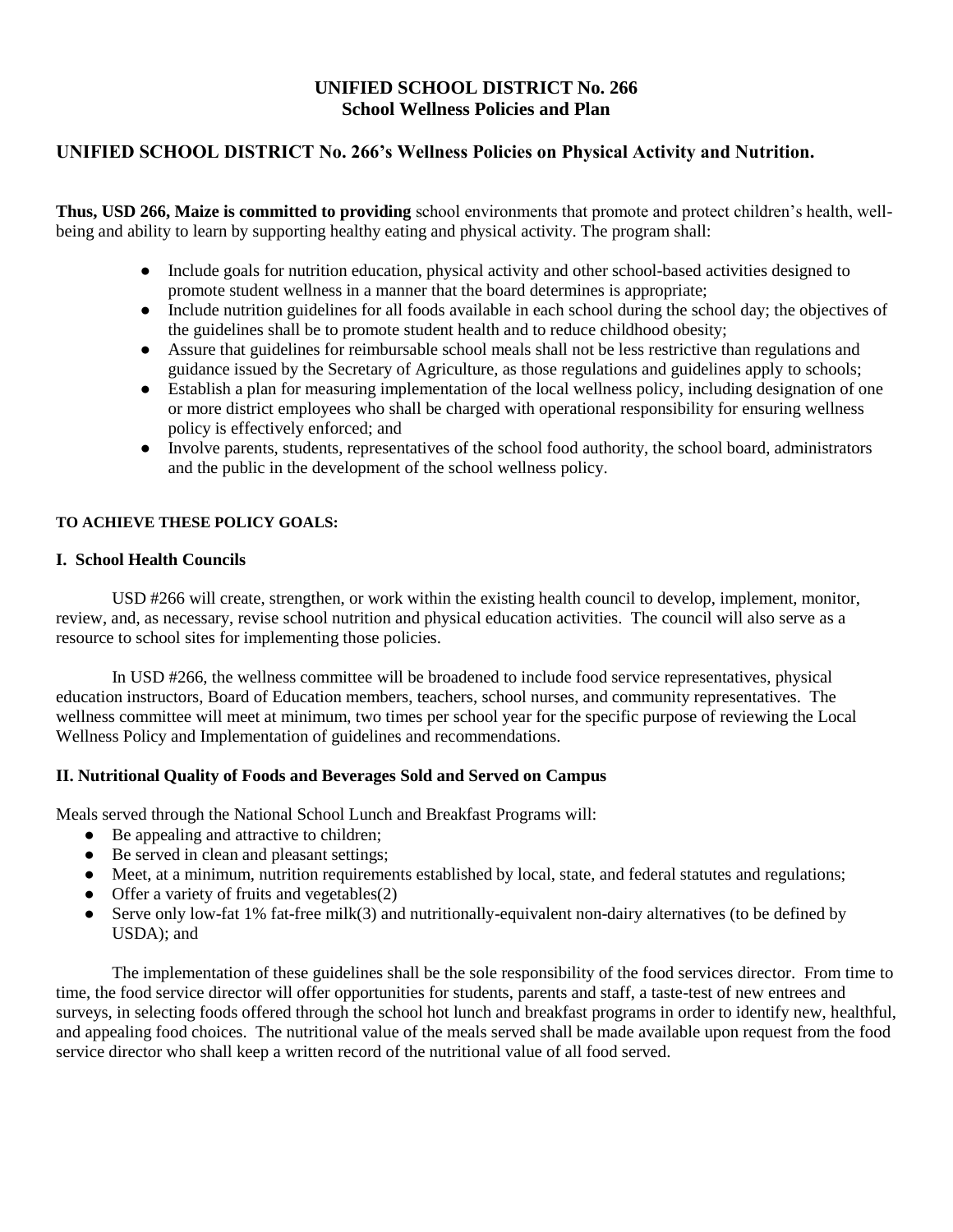**Breakfast.** To ensure that all children have breakfast, either at home or at school, in order to meet their nutritional needs and enhance their ability to learn:

- USD #266 will operate the School Breakfast program.
- USD #266 will operate the School Breakfast program in conjunction with the bus schedules in order to give every student the opportunity to take part in the program.

**Free and Reduced-priced Meals.** USD #266 will encourage families to take part in the free and reduced-priced meal program. Every effort will be made by the district to maintain the confidentiality of those who are eligible for free and reduced-price school meals(5).

## **Meal Times and Scheduling.** USD #266:

- will provide students with a minimum of 20 minutes for no more than 25 minutes to eat after sitting down for lunch. Breakfast shall be scheduled in such a manner that students may eat without being late to any class;
- will schedule meal periods at appropriate times:
- will not schedule activities, organizational/class meetings during mealtimes, unless students may eat during such activities;
- will provide access to and encourage students to wash or sanitize hands before they eat meals or snacks;
- will take reasonable steps to accommodate students who have special food needs (due to food allergies or special diet) and other special needs.

**Qualification of School Food Service Staff.** A qualified nutrition professional will administer the school meal programs. As part of USD #266's responsibility to operate a food service program, continuing education opportunities shall be provided for all kitchen managers in the school. The staff shall take part in the programs sponsored by the State of Kansas as part of their continuing education program (6).

**Sharing of Food and Beverages.** USD #266 shall discourage students from sharing their food and/or beverages with one another during meal or snack times, given concerns about allergies, disease transmission and other restrictions on a child's diet.

## **FOODS AND BEVERAGES SOLD INDIVIDUALLY OUTSIDE THE REIMBURSABLE SCHOOL MEALS**

**Maize Schools.** The foods and beverages sold individually outside the reimbursable school meals program through vending machines or direct sales shall use the following as guidelines established and supervised by the building principals.

USD 266 will adhere to Smart Snacks guidelines for the nutritional quality of foods sold to students.

**Snacks.** Snacks served during the school day, used as reward/reinforcement incentives or served during the after school program or other school enrichment programs (including summer school) shall make a positive contribution to the child's diets and health. Emphasis will be on healthy snack and drinks and must be considered in relationship to the time of breakfast and lunch for the student. Each school will provide a list of healthy snacks.

### **III. Nutrition and Physical Activity Promotion and Food Marketing**

**Nutrition Education and Promotion. Unified School District No. 266** aims to teach, encourage, and support healthy eating by students. USD #266 will provide nutrition education and engage in nutrition promotion that:

● is offered at each grade level as part of a sequential, comprehensive, standards-based program designed to provide students with the knowledge and skills necessary to promote and protect their health;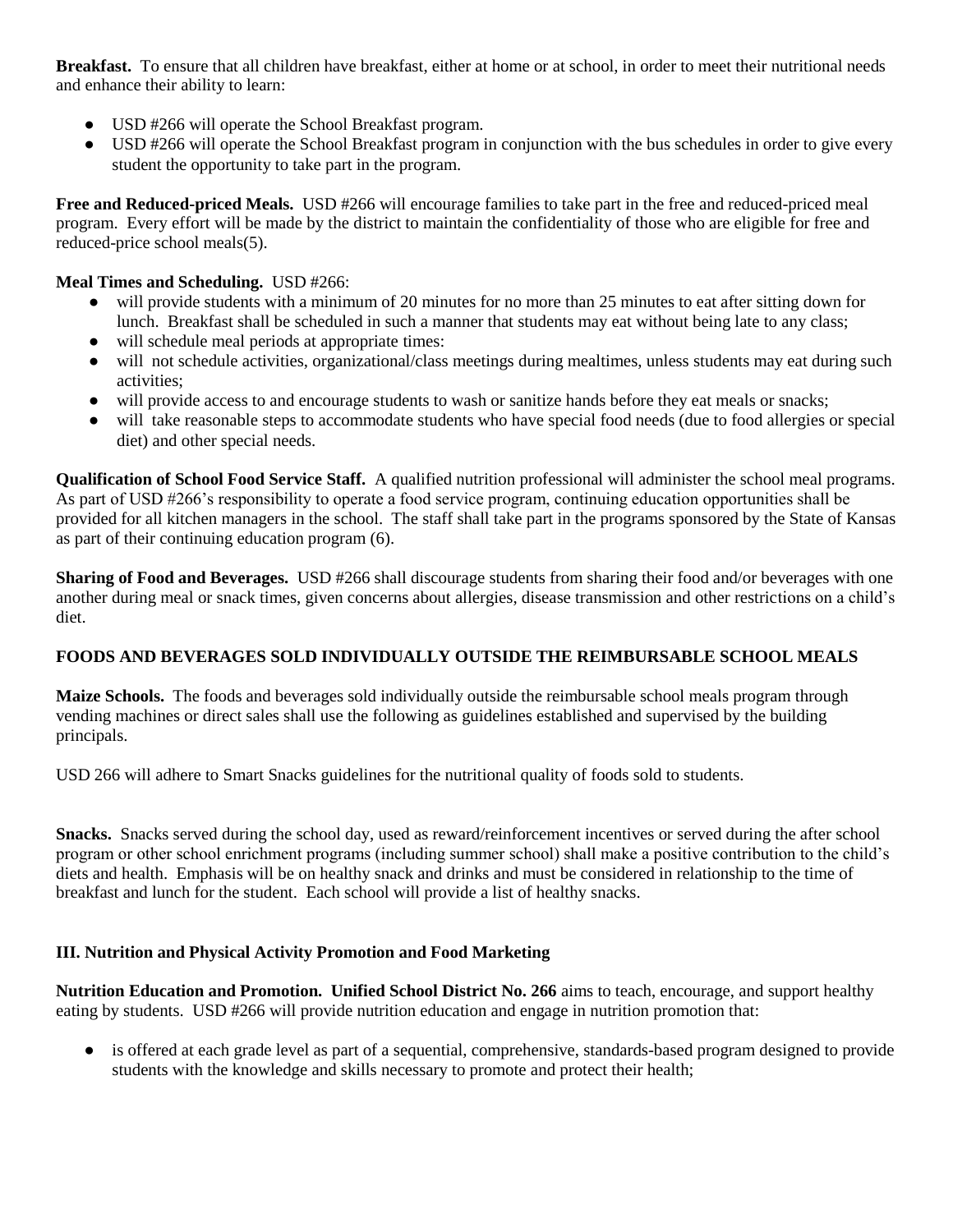- is part of not only health education classes, but also classroom instruction in subject such as math, science, language arts, social sciences, and elective subjects;
- includes enjoyable, developmentally-appropriate, culturally-relevant, participatory activities, such as contests, promotions, taste-testing, farm visits, and other activities promoting a healthy lifestyle;
- promotes fruits, vegetables, whole grain products, low-fat (2%) and 1% fat-free dairy products, healthy food preparation methods, and health-enhancing nutrition practices;
- emphasizes caloric balance between food intake and energy expenditure (physical activity/exercise);
- links with school meal programs, other school foods, and nutrition-related community services;
- teaches media literacy with an emphasis on food marketing (public relations for what we are doing); and
- includes training for teachers and other staff.

**Integrating Physical Activity in the Classroom Setting.** For students to receive the nationally-recommended amount of daily physical activity (i.e. at least 60 minutes per day) and for students to fully embrace regular physical activity as a personal behavior, students need opportunities for physical activity beyond physical education class. Toward that end USD #266:

- will complement physical education through the classroom health education program by reinforcing the knowledge and self-management skills needed to maintain a physically-active lifestyle and to reduce time spent on sedentary activities, such as watching television and playing video-games;
- will provide short physical activity breaks between lessons or classes, as appropriate.

**Communication with Parents.** USD #266 will support parent's effort to provide a healthy lifestyle for their children. Through a variety of means, the USD #266 will provide information to help parents understand the role the schools are playing in the health of their child and to provide information to help parents to better understand what a healthy lifestyle is in regard to diet and daily physical activity. A copy of the district's policy is published on the district's website.

**Staff Wellness.** Unified School District No. 266 highly values the health and well-being of every staff member and will plan and implement activities and policies that support personal efforts by staff to maintain a healthy lifestyle. The district will establish and maintain a wellness committee that develops, promotes, and oversees a plan to promote health and wellness for the staff.

## **IV. Physical Activity Opportunities and Physical Education**

**Physical Education (P.E.) K-12.** Unified School District No. 266 will implement physical activity (recess included) for ALL students (K-9), including students with disabilities, special health-care needs, and in alternative educational settings, allowing students the opportunity to have physical education (or its equivalent of 150 minutes/week for elementary school students. Physical education is available as an elective for grades 9-12.

Students will spend at least 50% of the time in physical education class participating in moderate to vigorous physical activity.

**Daily Recess.** All Elementary School students will have at least a minimum of 20 minutes a day of supervised recess, preferably outdoors, during which the supervising staff will encourage moderate to vigorous physical activity for the students.

**Physical Activity Opportunities Before and After School**. All junior and senior high schools will offer extracurricular physical activity programs as appropriate before and after school. In USD #266, an interscholastic sports program shall be offered to meet a range of student needs.

**Physical Activity and Punishment.** In USD #266, physical activity (e.g. laps, pushups) will not be used as punishment. Withholding of physical activity opportunities shall not be used as punishment.

**Use of School Facilities Outside of School Hours.** USD #266 will work closely with the Maize Recreation Commission to determine the best use of the school facilities outside regular school hours to promote a healthy and physically fit